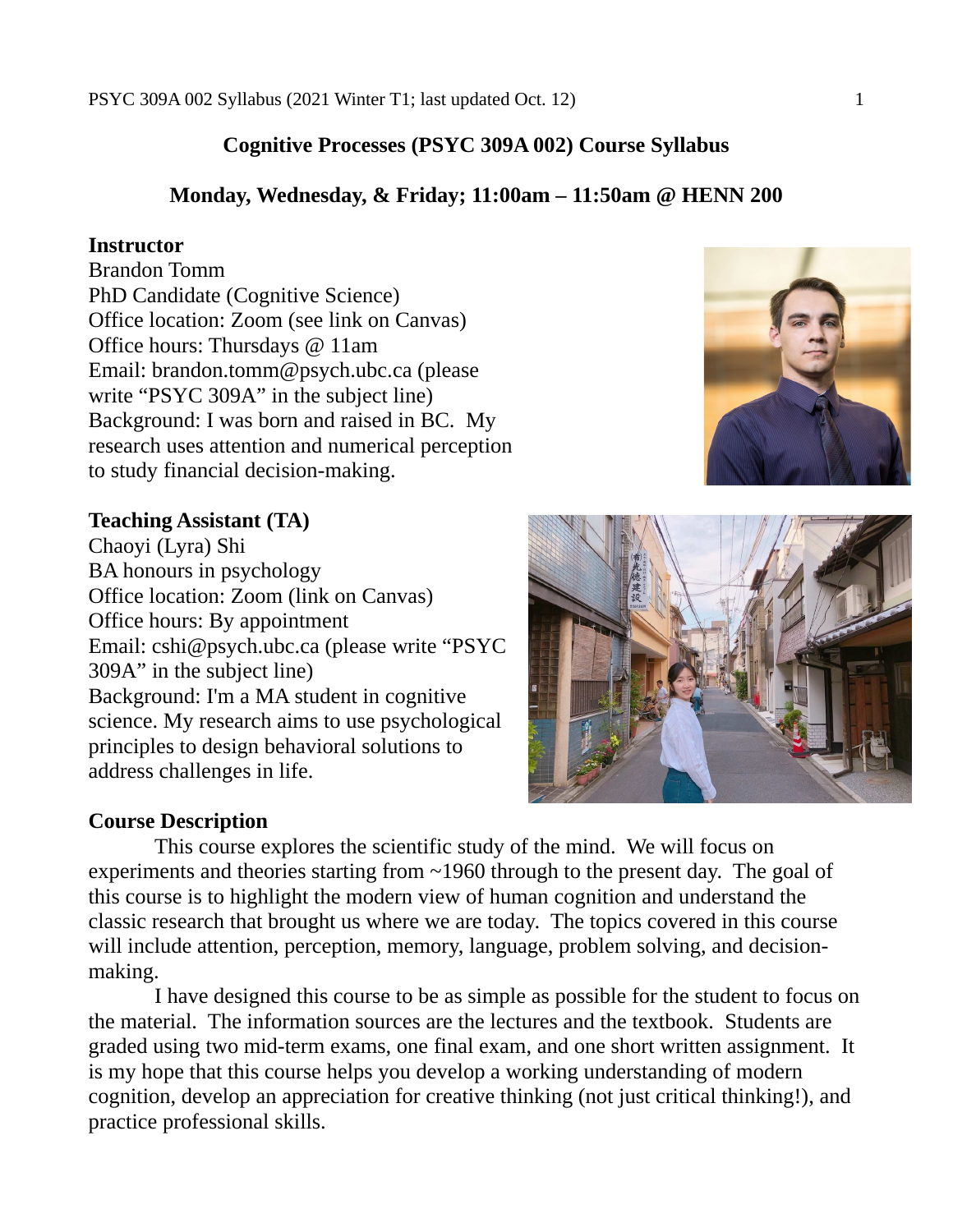# **Required Textbook**

Title: *Cognitive Psychology: Connecting Mind, Research, and Everyday Experience (5th edition)*

Author: E. Bruce Goldstein

Publisher: Cengage

Notes: This book is required. It is available at the bookstore. You can choose a hardcover copy or the digital-text version. The  $5<sup>th</sup>$  edition is required. Earlier editions are not permitted because all students will need to reference specific page numbers from the  $5<sup>th</sup>$  edition for the writing assignment.

# **Optional Digital Study-aid**

- Title: *MindTap: MindTap Psychology, 1 term (6 months) Instant Access for Goldstein's Cognitive Psychology: Connecting Mind, Research, and Everyday Experience, 5 th Ed*
- Notes: This is an online study-aid provided by the textbook publisher. It is neither required nor is it necessary for this course. This is purely an optional study-aid that includes practice quizzes and other activities which follow the material in the textbook.

Link: https://www.cengage.com/coursepages/UBC\_F21\_PSYC309A 10% off code: DIGITALB2S1198 Course key: MTPN-RLLQ-FDDS

# **Course Website**

Lecture slides, assignments, and grades will be available on UBC Canvas.

| <b>Title</b>                                          | <b>Date</b>             | <b>Percent of Total Grade</b> |  |  |
|-------------------------------------------------------|-------------------------|-------------------------------|--|--|
| Midterm 1                                             | October 8th             | 25%                           |  |  |
| Midterm 2                                             | November 8th            | 25%                           |  |  |
| <b>Written Assignment</b>                             | Due on: TBA             | 15%                           |  |  |
| Final Exam                                            | TBA (between Dec 11-22) | 35%                           |  |  |
| <b>Total</b>                                          |                         | 100%                          |  |  |
| Bonus credit available for<br>research participation: | Due by: Dec 7th         | 2%                            |  |  |

# **Grades**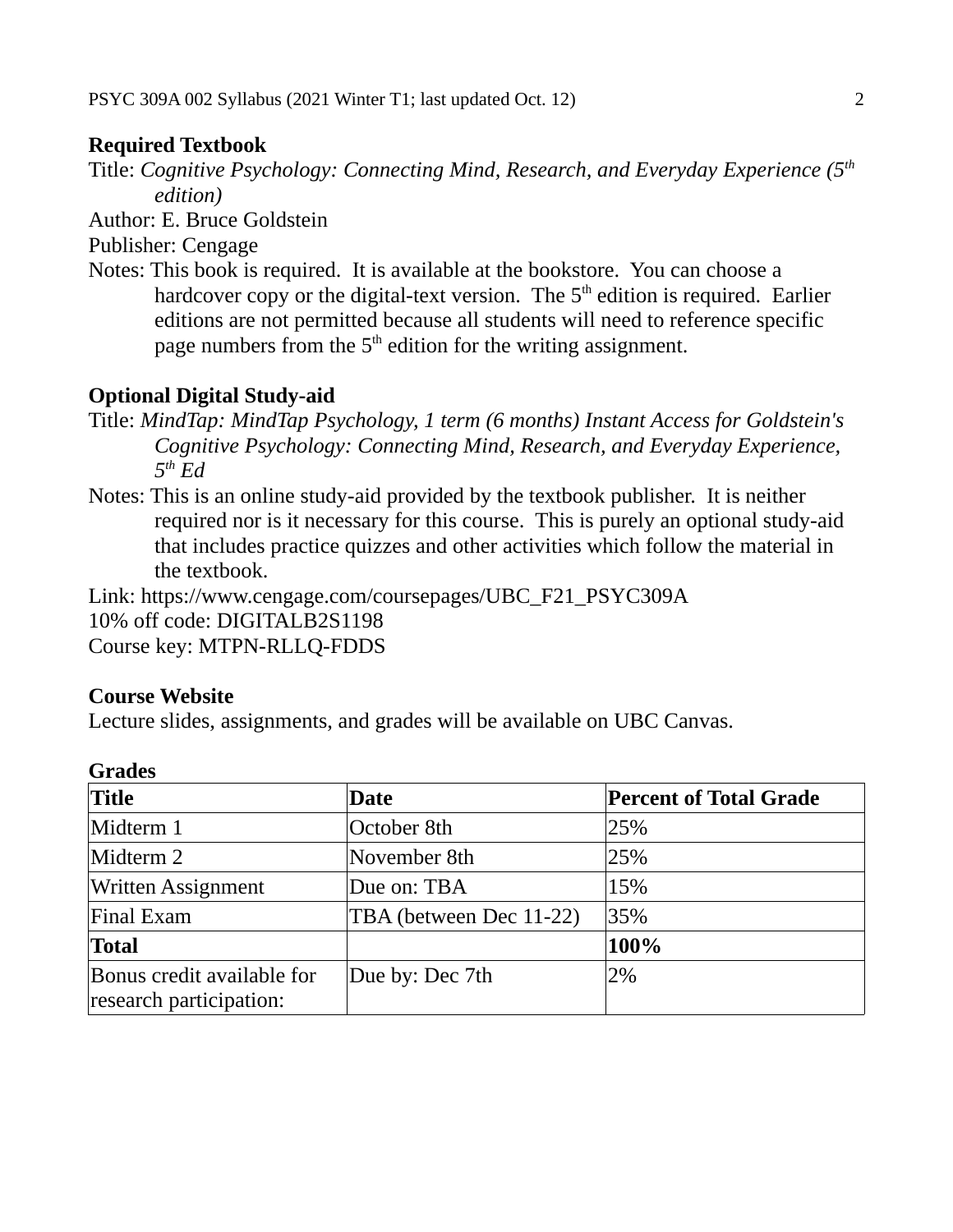#### **Examinations**

All exams will consist of multiple-choice questions. The mid-term exams are non-cumulative. The final exam is cumulative.

## **Written Assignment**

For the assignment, you will be asked to use cognitive mechanisms to explain the positive and/or negative attributes of a software interface, such as an app or website. For example, why is tiktok popular, or, why is amazon.ca difficult to use? Use your creativity to imagine how principles of cognition explain how people interact with the user interface. Details of the formatting requirements and permitted subjects will be specified in a separate assignment document.

Please note that this written assignment will be graded partially upon the quality of writing, which includes correct spelling, grammar, and punctuation. If English is not your first language or you do not yet feel comfortable with upper-level academic writing, I encourage you to visit the UBC Centre for Writing and Scholarly Communication (website:<https://writing.library.ubc.ca/>). They provide consultations and other resources to improve your writing skills.

## **Turnitin**

All students will be asked to submit their written assignment to both Canvas and Turnitin.com. The assignment is not considered submitted until it is submitted to both Canvas and Turnitin. If you do not yet have an account, create one on [www.turnitin.com.](http://www.turnitin.com/) If your alias on Turnitin is different from your real name, please let me know (otherwise I cannot verify that you have submitted to Turnitin). Here are the details needed to join the class on Turnitin:

- Class ID: **31521852**
- Enrollment key: **807715836**

### **Bonus Credits for Research Participation**

You may earn up to 2% of bonus credits by participating in ongoing research projects posted on https://ubc-psych.sona-systems.com. Please register in this online system by the end of the first month of class. The Human Subject Pool (HSP) system closes on the last day of classes. More information on the HSP process is available at <https://psych.ubc.ca/undergraduate/opportunities/human-subject-pool>.

As an alternative to participating in studies, you may choose to complete library writing assignments to earn bonus credit. For each 1% credit you will need to summarize one research article from the journal Psychological Science. More information on the library writing assignment is available at <https://psych.ubc.ca/undergraduate/opportunities/human-subject-pool>.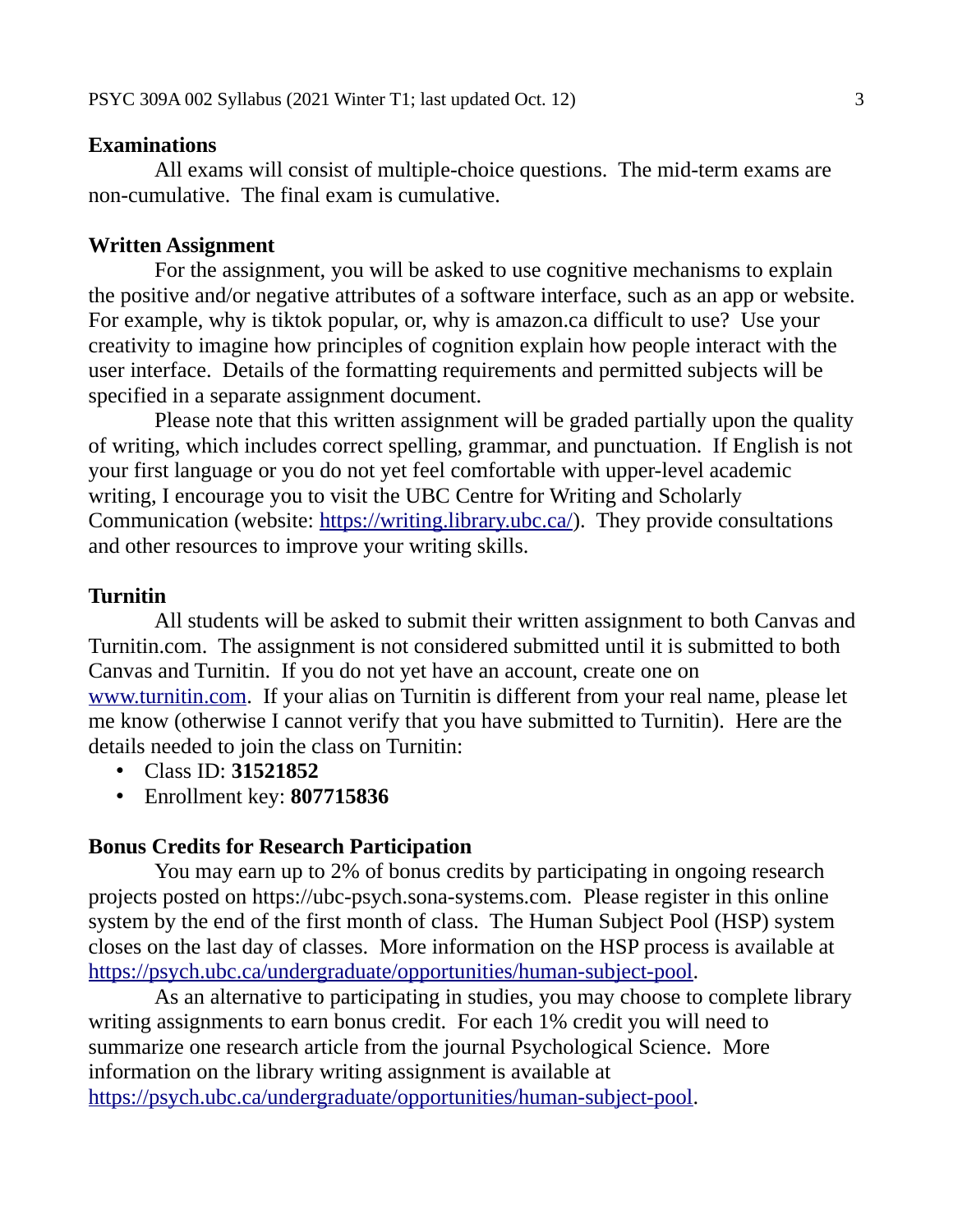#### **University Policies**

UBC values respect for human dignity and the intellectual contributions of all members of the academic community. Suppression of academic freedom is not tolerated, nor is harassment in any form. UBC values academic honesty and students are expected to acknowledge the ideas of their peers and to uphold the highest academic standards in all their actions. UBC provides appropriate accomodation for students with disabilities and for religious observance. More details of UBC policies are available at [http://www.calendar.ubc.ca/vancouver/index.cfm?tree=3,0,0,0.](http://www.calendar.ubc.ca/vancouver/index.cfm?tree=3,0,0,0)

### **Course Policies**

#### *Attendance*

Attendance will not be monitored. If you cannot attend a lecture, I recommend that you ask a friend to take notes for you. Although I will post lecture slides online, the slides alone will not be sufficient to learn the material. Lectures will not be recorded. It is the student's responsibility to receive the information delivered during lectures.

If you are not able to come to class for several weeks at a time (i.e., you are unable to enter the country, under quarantine, or other reason), please contact me. I will do my best to accommodate your needs by answering your questions during my office hours, and answering questions over email, but I will not be able to provide significant accommodations if there are many students. It is not fair to students who can come to class if I spend my time providing additional instruction outside of class time for those who cannot come to class. Some students will inevitably need to miss classes during the term, and I would suggest getting notes from a classmate and coming to my office hours in that case. However, I would advise students to move to a different section of the course or take a different class if it is known prior to the start of the course that you will miss significant class time. Again, it is important to attend lectures in-person for this class, and lectures will not be recorded.

#### *Classroom Behaviour*

Every individual student is responsible to maintain the optimal learning environment for all other students. If you use an electronic device to take notes, do not engage in activities that may be distracting for others, such as gaming, shopping, watching videos, listening to music, etc. If you insist on using your computer for activities other than taking notes, I will ask you to leave the lecture room or move to an area where other students cannot see your screen.

#### *COVID-19 Policy*

According to provincial mandates, students must wear masks in the classroom. If you are sick, please do not come to class. If you are sick the day of a mid-term exam,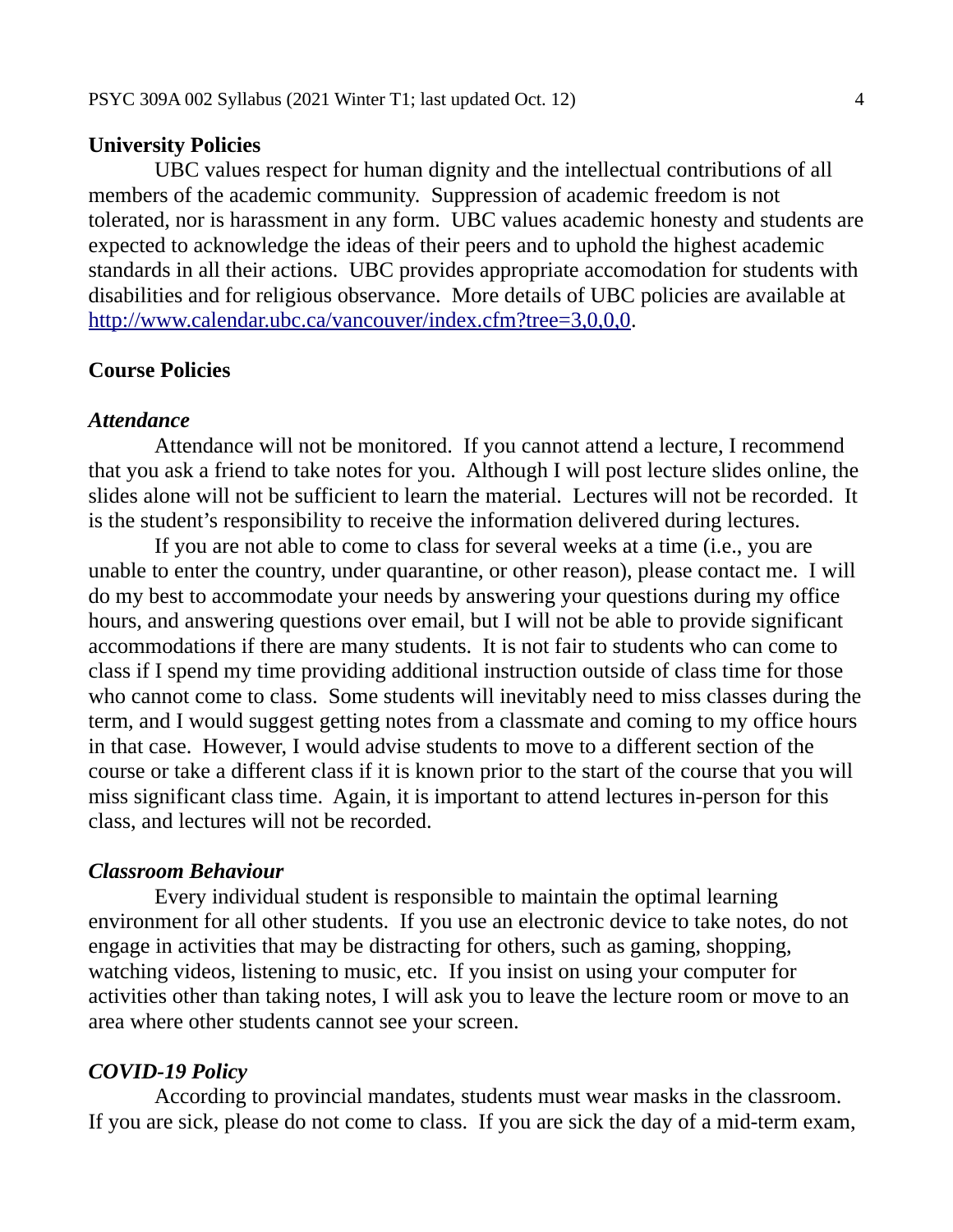please email me as soon as possible and do not come to the exam. I will make alternative arrangements with you. If you are sick the day of the final exam, do not come to the exam. Instead, you must apply for an academic concession (deferred standing) by contacting Arts Academic Advising. Students who are granted deferred standing will write the final exam at a later date.

## *During Exams*

Exams will require you to fill out a Scantron sheet in response to multiple-choice questions. It is the student's responsibility to bring their own pencils and eraser to every exam. Ink pens are not permitted to be used to fill out Scantron sheets (using a pen to fill out the student's name and personal information is permitted).

Students will not be allowed to write the exam if they arrive more than 30 minutes late, or after another student has already submitted their exam (whichever occurs first).

When the time allowed for the exam has run out, students must stop writing immediately, remain quiet, and submit their exam. Students will not be given extra time to write their name on their exam or change an answer. Failure to comply with any of these instructions will result in a grade of 0% for that exam.

#### *Missing Exams*

If you are aware of scheduled UBC-sanctioned sport travel or religious obligation that conflicts with the date of an exam, you MUST contact the instructor *within the first week* of classes so that alternate arrangements may be made. If you miss an exam for a valid reason, you must contact the instructor before the exam. It is the student's responsibility to schedule a make up exam within 1 week of the original exam date (unless the circumstance warrants a longer period). If you miss an exam for any other reason (e.g., sleeping in, forgetting there was an exam, etc.), you will receive a grade of 0% for that exam.

#### *Reviewing Exams*

You may review your midterm exam after the exam marks are released by requesting to see it during TA office hours. Your TA will be available to answer any questions or concerns regarding your exams. If you are unable to attend TA office hours, you may arrange a separate appointment to see your exam within 2 weeks of grades being released. After this two-week period, your exam may not be available.

## *Accessibility*

UBC is committed to equal opportunity in education for all students including those with documented physical disabilities or learning disabilities. If you have a disability that affects your learning or performance on exams please visit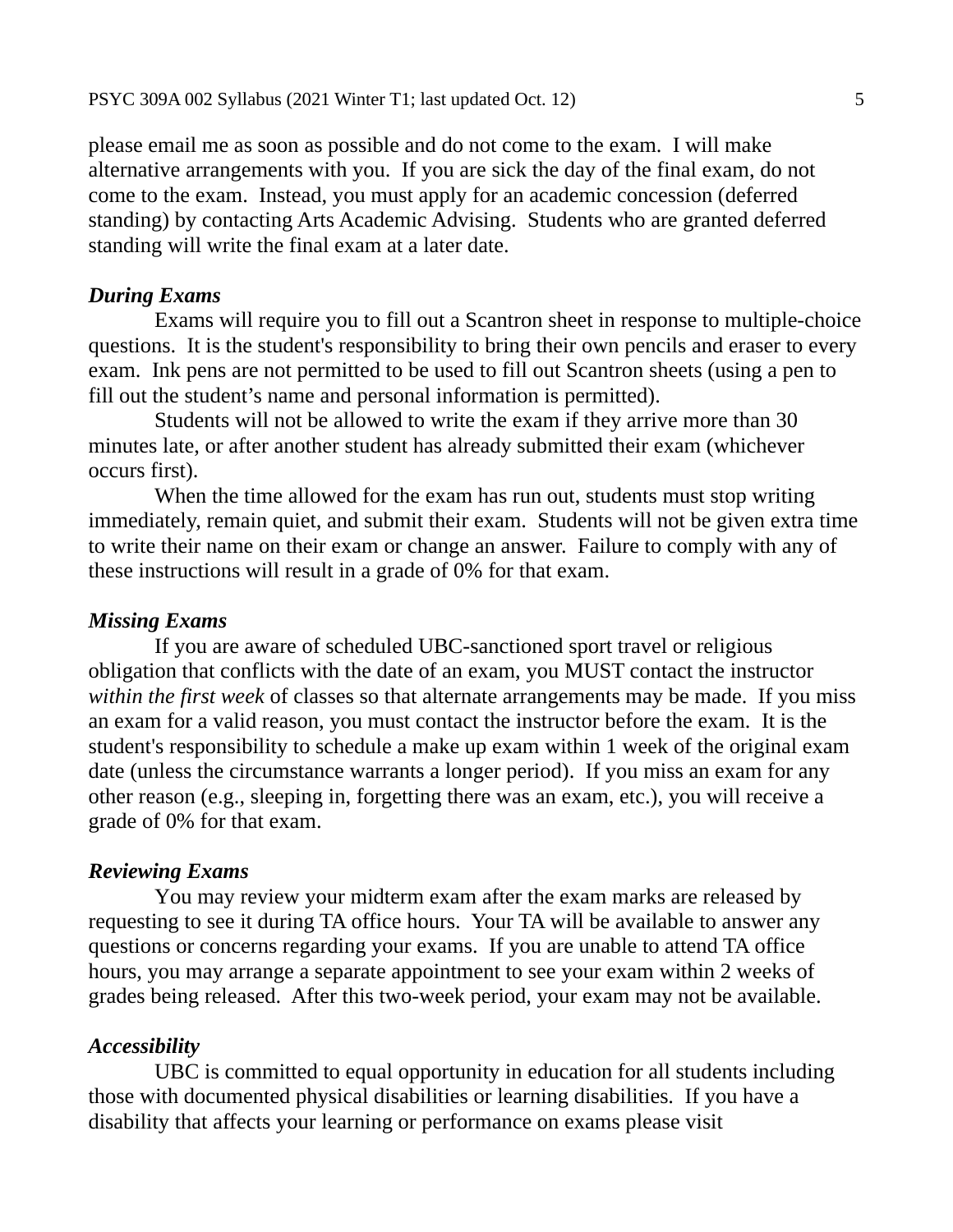<https://students.ubc.ca/about-student-services/centre-for-accessibility>and take the necessary steps to ensure your success at UBC.

### *Grades Scaling*

The Psychology Department has a policy of scaling grades to reduce grade inflation and maintain equity across multiple course sections. In the spirit of compassion in light of COVID-19, the Departmental norms have been adjusted upward by 5% for 2021W. According to these new norms, the grades in a 300-400 level class is 75% for a strong class, 73% for an average class, and 71% for a weak class, with a standard deviation of 13%. Scaling may or may not be used to comply with these norms. Grades may be scaled up or down by the professor or the Department. Grades are not official until they appear on a student's academic record. You will receive both a percent and a letter grade for this course.

#### *Academic Misconduct*

Cheating on exams will result in a score of 0% for that exam, and will be reported to the University for appropriate action. The President of UBC has the right to impose penalties for academic misconduct including a failing grade for the course, suspension from the University, cancellation of scholarships, or a notation added to a student's transcript.

If you have questions as to whether or not what you are doing is even a borderline case of academic misconduct, please consult with me. Details on University policies on academic misconduct are available at <http://www.calendar.ubc.ca/vancouver/index.cfm?tree=3,54,111,959>.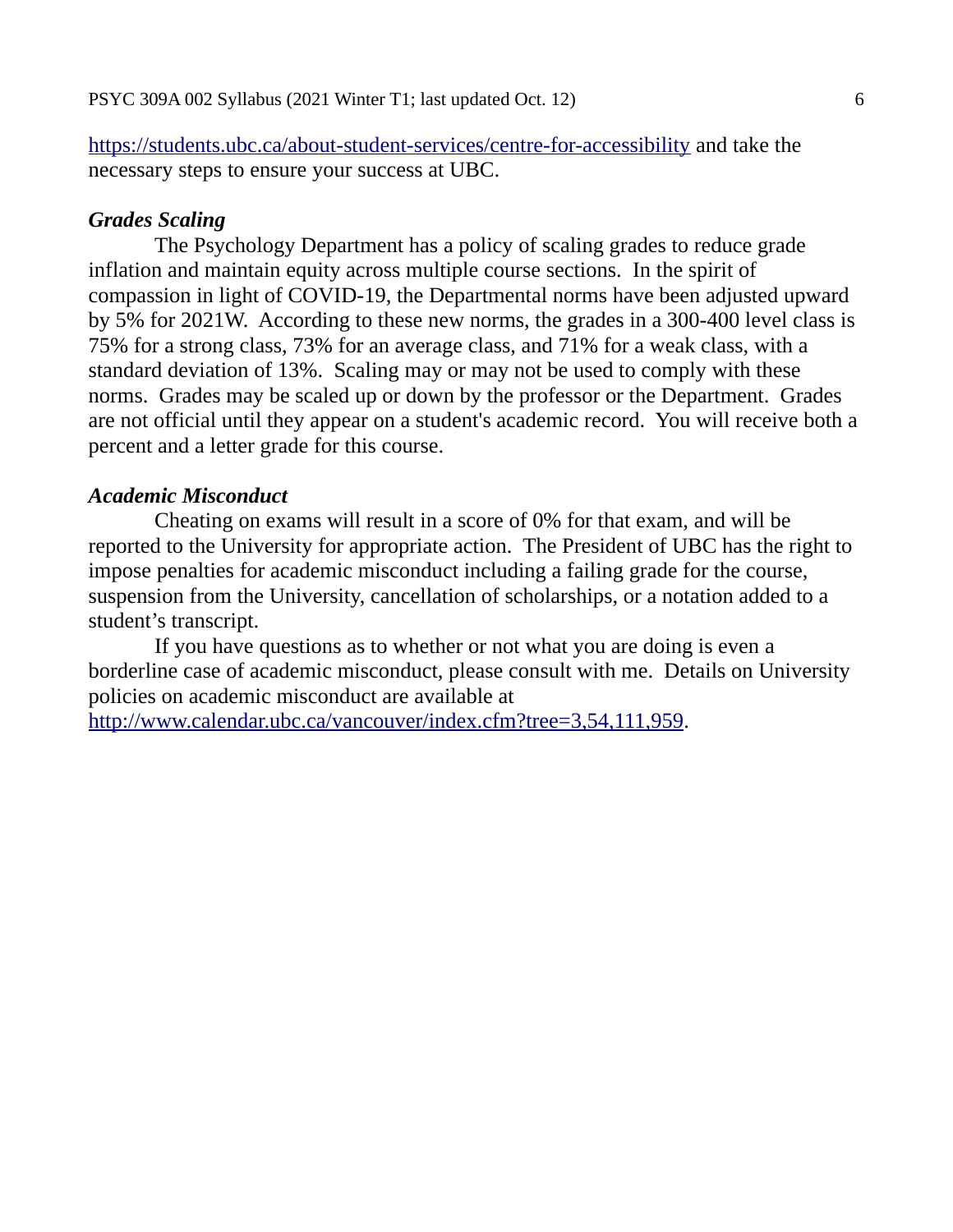| Last day to withdraw without a "w" on transcript  | September 20       |  |  |  |
|---------------------------------------------------|--------------------|--|--|--|
| Midterm 1                                         | October 8          |  |  |  |
| Last day to withdraw with a " $w$ " on transcript | October 29         |  |  |  |
| Midterm 2                                         | November 8         |  |  |  |
| Midterm break                                     | November $10 - 12$ |  |  |  |
| Exam period                                       | December $11 - 22$ |  |  |  |

# **Important Dates**

# **Course Schedule**

| <b>Week</b> Date |               | Topic                    | <b>Readings</b>                              |
|------------------|---------------|--------------------------|----------------------------------------------|
| $\vert$ 1        | Wed. Sept. 8  | Introduction             | Syllabus                                     |
|                  | Fri. Sept. 10 | History I                | Chapter 1                                    |
| $\overline{2}$   | Mon. Sept. 13 | <b>History II</b>        | Chapter 1                                    |
|                  | Wed. Sept. 15 | <b>Brain Systems</b>     | Chapter 2                                    |
|                  | Fri. Sept. 17 | Perception I             | Chapter 3                                    |
| 3                | Mon. Sept. 20 | Perception II            | Chapter 3                                    |
|                  | Wed. Sept. 22 | Perception III           | Chapter 3                                    |
|                  | Fri. Sept. 24 | Perception IV            | Chapter 3                                    |
| $\vert 4$        | Mon. Sept. 27 | <b>Attention I</b>       | Chapter 4                                    |
|                  | Wed. Sept. 29 | <b>Attention II</b>      | Chapter 4                                    |
|                  | Fri. Oct. 1   | <b>Attention III</b>     | Chapter 4                                    |
| 5                | Mon. Oct 4    | <b>Attention IV</b>      | Chapter 4                                    |
|                  | Wed. Oct. 6   | Spare day/midterm review |                                              |
|                  | Fri. Oct. 8   | <b>Midterm 1</b>         | All prior material except<br><b>Syllabus</b> |
| 6                | Mon. Oct. 11  | Thanksgiving (no class)  |                                              |
|                  | Wed Oct. 13   | Memory I                 | Chapter 5 (only pages $129 - 149$ )          |
|                  | Fri. Oct. 15  | Memory II                | Chapter 6 (only pages $161 - 184$ )          |
| 7                | Mon. Oct 18   | Memory III               | Chapter 7 (only pages $191 - 201$ )          |
|                  | Wed. Oct. 20  | Memory IV                | Chapter 7 (only pages $202 - 221$ )          |
|                  | Fri. Oct. 22  | Memory V                 | Chapter 8 (only pages $225 - 253$ )          |
| 8                | Mon. Oct. 25  | Conceptual Knowledge I   | Chapter 9                                    |
|                  | Wed. Oct. 27  | Conceptual Knowledge II  | Chapter 9                                    |
|                  | Fri. Oct. 29  | Visual Imagery I         | Chapter 10                                   |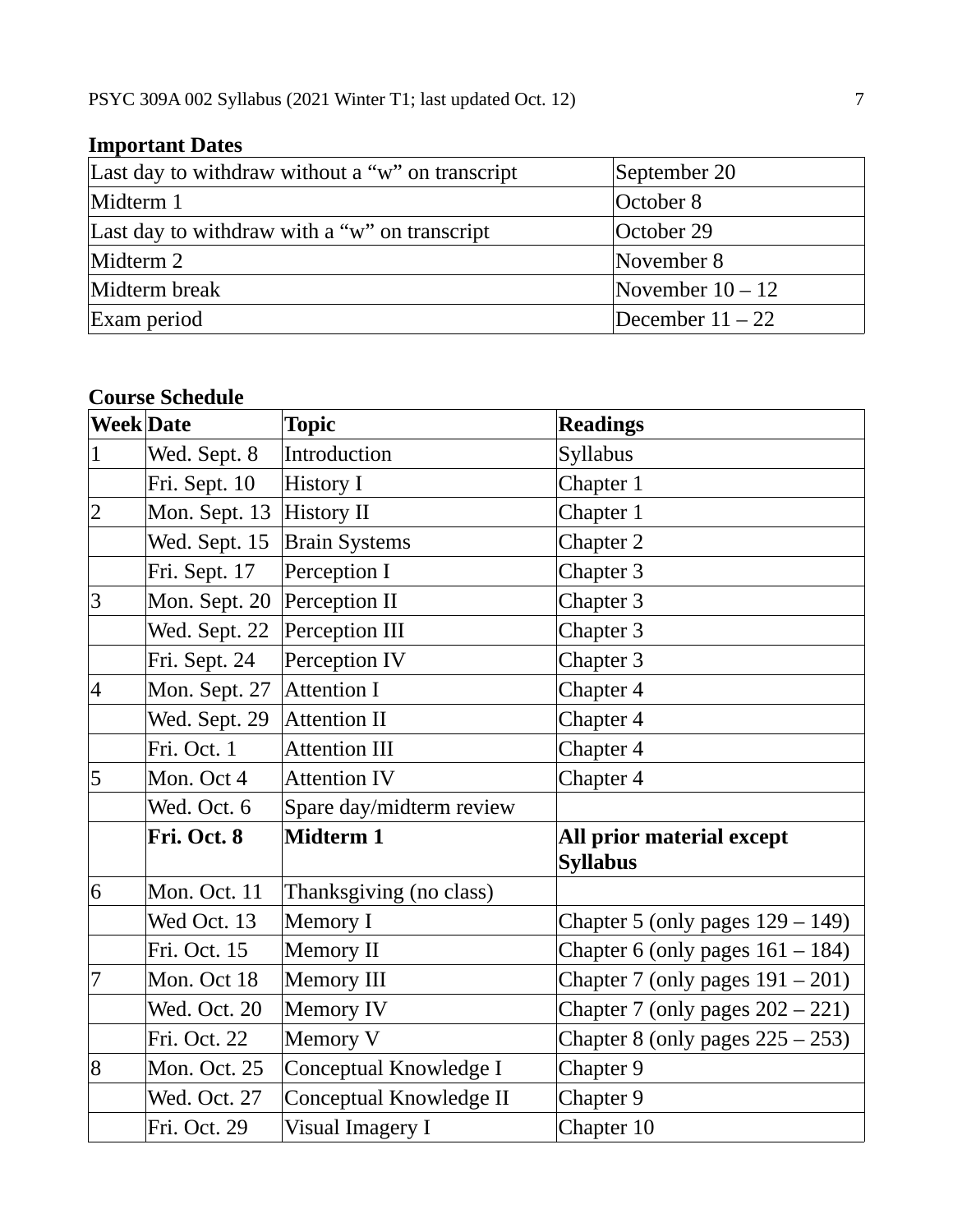| 9  | Mon. Nov. 1  | Visual Imagery II        | Chapter 10                                               |
|----|--------------|--------------------------|----------------------------------------------------------|
|    | Wed. Nov. 3  | Visual Imagery III       | Chapter 10                                               |
|    | Fri. Nov. 5  | Spare day/midterm review |                                                          |
| 10 | Mon. Nov. 8  | <b>Midterm 2</b>         | <b>Memory, Conceptual</b><br>Knowledge, & Visual Imagery |
|    | Wed. Nov. 10 | Midterm Break (no class) |                                                          |
|    | Fri. Nov. 12 | Midterm Break (no class) |                                                          |
| 11 | Mon. Nov. 15 | Language I               | Chapter 11                                               |
|    | Wed. Nov. 17 | Language II              | Chapter 11                                               |
|    | Fri. Nov. 19 | Language III             | Chapter 11                                               |
| 12 | Mon. Nov. 22 | Problem Solving I        | Chapter 12                                               |
|    | Wed. Nov. 24 | Problem Solving II       | Chapter 12                                               |
|    | Fri. Nov. 26 | Decision-Making I        | Chapter 13                                               |
| 13 | Mon. Nov. 29 | Decision-Making II       | Chapter 13                                               |
|    | Wed. Dec. 1  | Decision-Making III      | Chapter 13                                               |
|    | Fri. Dec. 3  | <b>Guest Lecture</b>     |                                                          |
| 14 | Mon. Dec. 6  | <b>Final Exam Review</b> |                                                          |